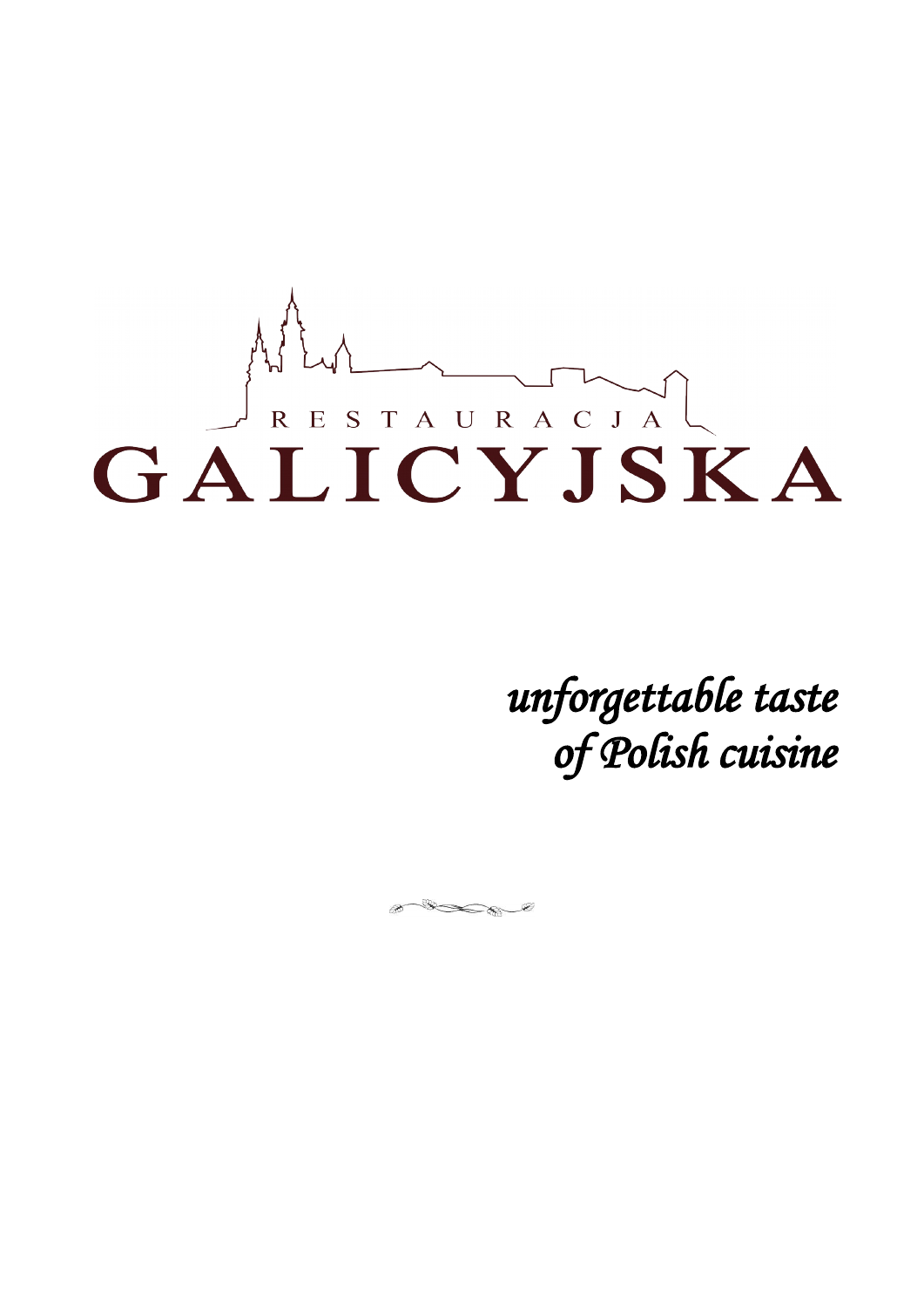

### *Option I*

*On the tables: mineral water with lemon, bread, lard* 

*Starter: Dumplings with cottage cheese and potato filling served with fried onion*

## *Soup:*

*Traditional beetroot soup with polish ravioli*

# *Main dish:*

*Pork medallions with natural sauce served with roast potatoes in skins and grilled vegetable*

#### *Dessert:*

*Ice cream pralines in chocolate, almond flakes and coconut served with strawberry and chocolate sauce*

> *Beverages: Segafredo Coffee, Tea Dilmah,*

*Wine: House wine red or white 150 ml* 



## *The cost of dinner per person: 90,00 zł*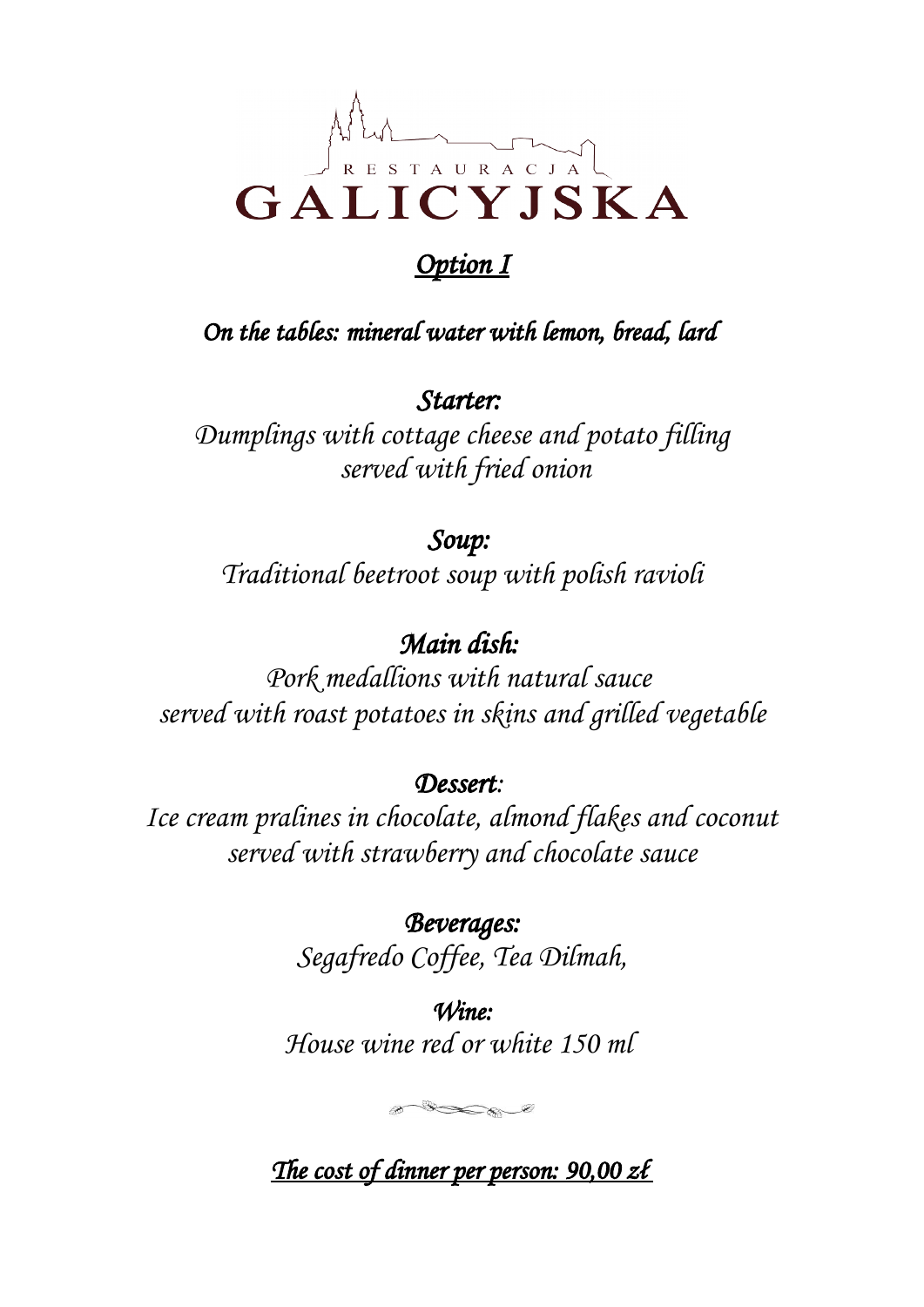

### *Option II*

 *On the tables: mineral water with lemon, bread, lard*

*Starter: Smoked salmon with feta cheese filling salad mix, tomato, cucumber, red onion marmalade*

### *Soup:*

*Galician rye meal soup with sausage and egg (żurek)*

## *Main dish:*

*Duck breast in porcini mushroom sauce served with buckwheat groats and fried red cabbage*

#### *Dessert:*

*Hot apple pie in a composition of two sauces served with whipped cream and ice cream*

> *Beverages: Segafredo Coffee, Tea Dilmah,*

*Wine: House wine red or white 150 ml* 

 $\bigotimes\bigotimes\bigotimes\bigotimes\bigotimes\mathcal{C}$ 

 *The cost of dinner per person: 100,00 zł*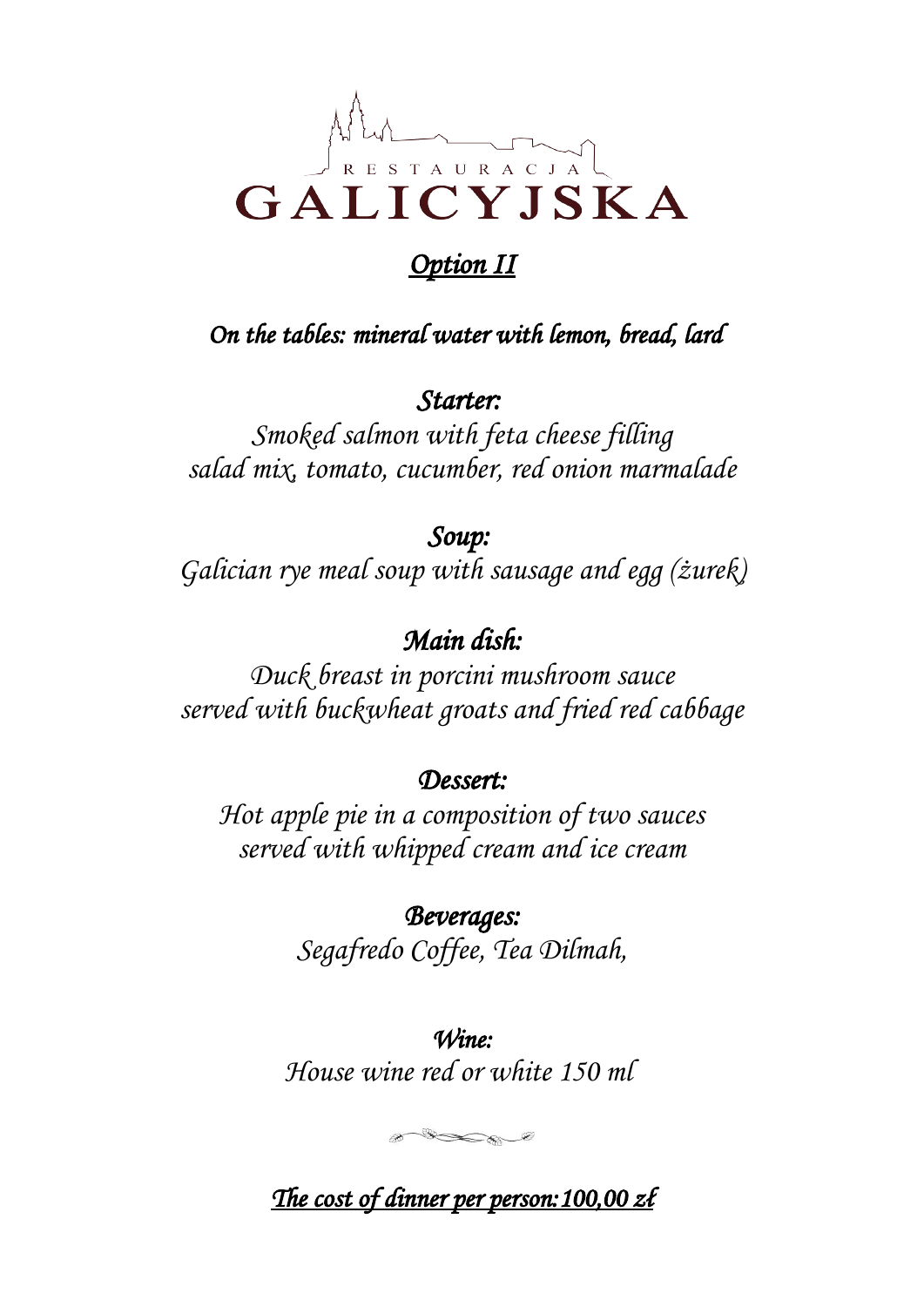

### *Option III*

 *On the tables: mineral water with lemon, bread, lard*

#### *Starter:*

*A platter of regional delicacies Venison tenderloin, fallow deer ham, wild boar schnitzel, oscypek, wild boar kabanos and sausage, hare pâté, wild boar bacon, rillettes, cranberry sauce and marinated mushrooms.*

### *Soup:*

*Mushroom soup with noodles*

## *Main dish:*

*Salmon in white wine sauce baked in cabbage served with rice and boiled vegetables*

#### *Dessert:*

*Pear in caramel sauce served with raspberry sorbet and whipped cream*

> *Beverages: Segafredo Coffee, Tea Dilmah,*

*Wine: House wine red or white 150 ml* 

**RANCE** 

 *The cost of dinner per person: 110,00 zł*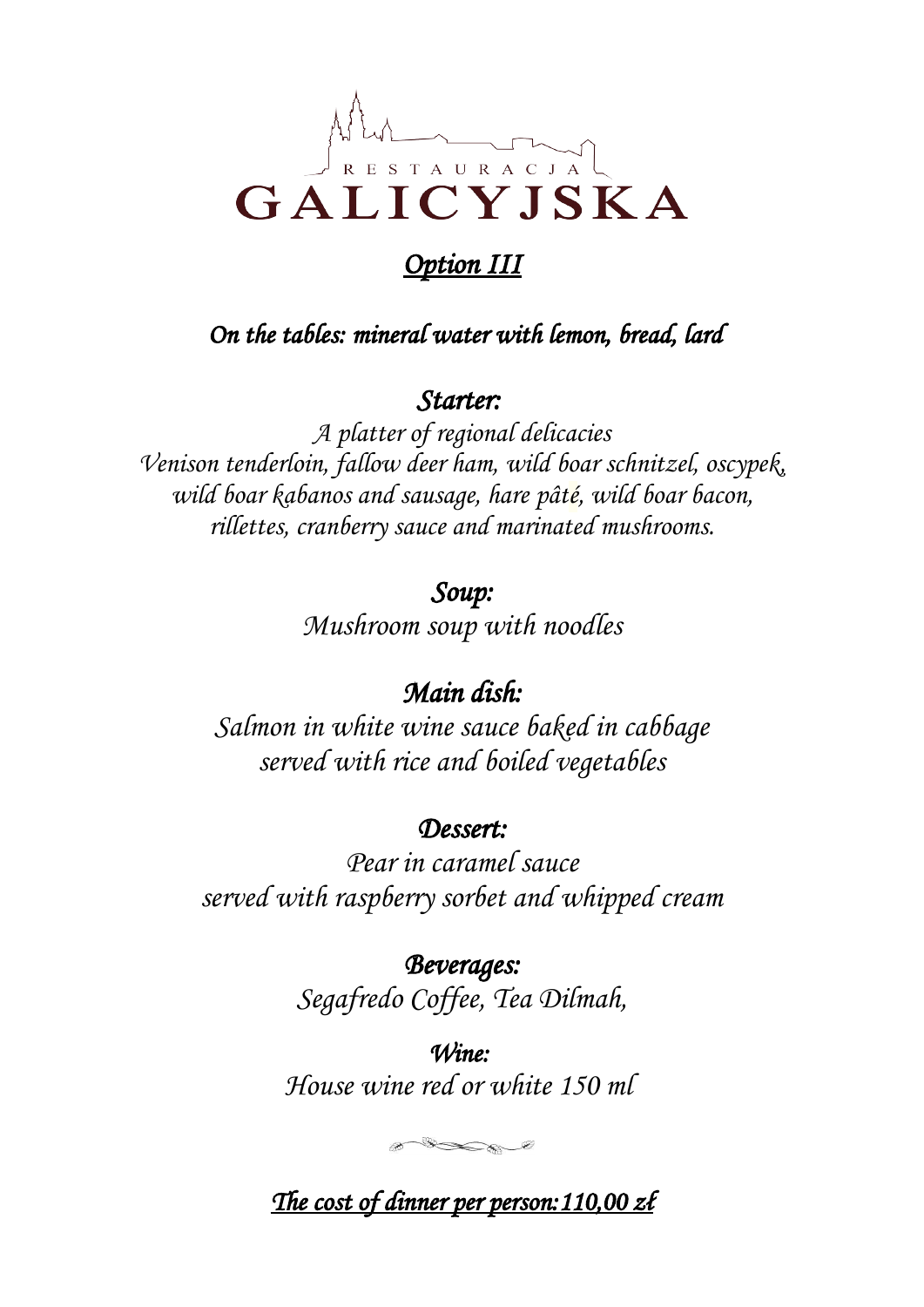

### *Option IV*

 *On the tables: mineral water with lemon, bread, lard*

*Starter: Grilled sheep cheese served with grilled zucchini and cranberries* 

#### *Soup:*

*Porcini mushroom cream soup served in a bread bowl*

 *Main dish:* 

*Veal tenderloin in cherry vodka sauce served with potato dumplings (kopytka) and spinach*

*Dessert:*

*White chocolate cream served with hazelnuts and caramelized cherries*

> *Beverages: Segafredo Coffee, Tea Dilmah,*

*Wine: House wine red or white 150 ml* 



 *The cost of dinner per person: 120,00 zł*